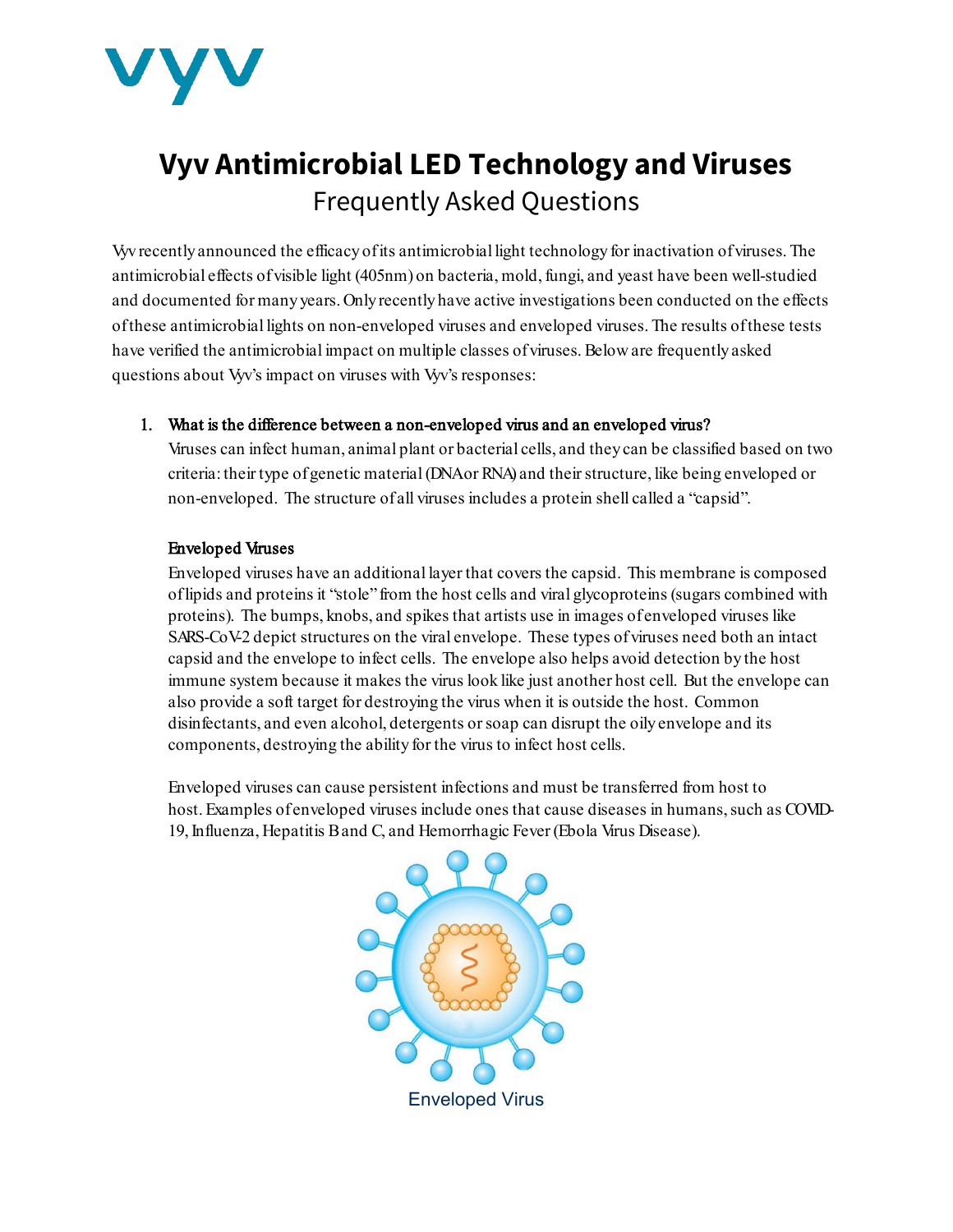#### Non-enveloped Viruses

Non-enveloped viruses do not have a lipid covering, but their effects on humans can be just as devastating. These "naked" viruses only need their protein-based capsid and host detector proteins to infect host cells. However, because they lack a lipid envelope and have a touch exterior protein shell, they are more resistant to many disinfectants and other stresses like drying out or heat exposure. Examples of non-enveloped viruses include types that can cause dysentery (Norovirus), common colds (Rhinovirus) and Polio (Poliovirus).



## 2. What is 'irradiance' and why is it important?

Irradiance is a measure of the amount of antimicrobial energy that is hitting the viruses. The higher the irradiance, the more antimicrobial effect. At lower irradiances, the same antimicrobial impact will take a longer time. Because some viruses will disintegrate over the longer time course of Vyv's tests, a higher irradiance may be used to make the testing faster. To make sure that overhead light levels are effective at inactivating viruses, if possible the tests are performed at an irradiance equivalent to 500 lux (as an irradiance this is  $0.05 \text{ mW/cm}^2$ ). 500 lux is the target irradiance in a space to ensure antimicrobial effects will be productive.

#### 3. What tests were performed that indicate 405 nm visible light can inactivate viruses?

Performed through certified third-party testing labs, Vyv's studies were done using nonenveloped and enveloped viruses. Non-enveloped viruses were chosen for the first studies primarily because these viruses are harder to destroy or inactivate than enveloped viruses. However, enveloped viruses cause significant infections in humans: so Vyv tested against SARS-CoV-2, which causes COVID-19.

Recent studies performed by several independent labs and institutions have shown that light in the 405 nm region was additionally able to inactivate enveloped viruses in simple salt solutions with no additives. These results converge to demonstrate efficacy, in various testing conditions, on both enveloped and non-enveloped viruses. This will also encourage more research to enhance the understanding of the effects of 405 nm light on viral components.

#### 4. What were the results of Vyv's third-party tests?

• After 4 hours at 1.0 mW/cm<sup>2</sup> irradiance, SARS-CoV-2 achieved a 1.81-log (98.45%) reduction. This is an important validation of the pre-print data from Mount Sinai (see below) as it was done using the dried sample technique called for in the EPA-accepted standard methodology for antimicrobial testing (M. Sinai was not). This result means that we have third party results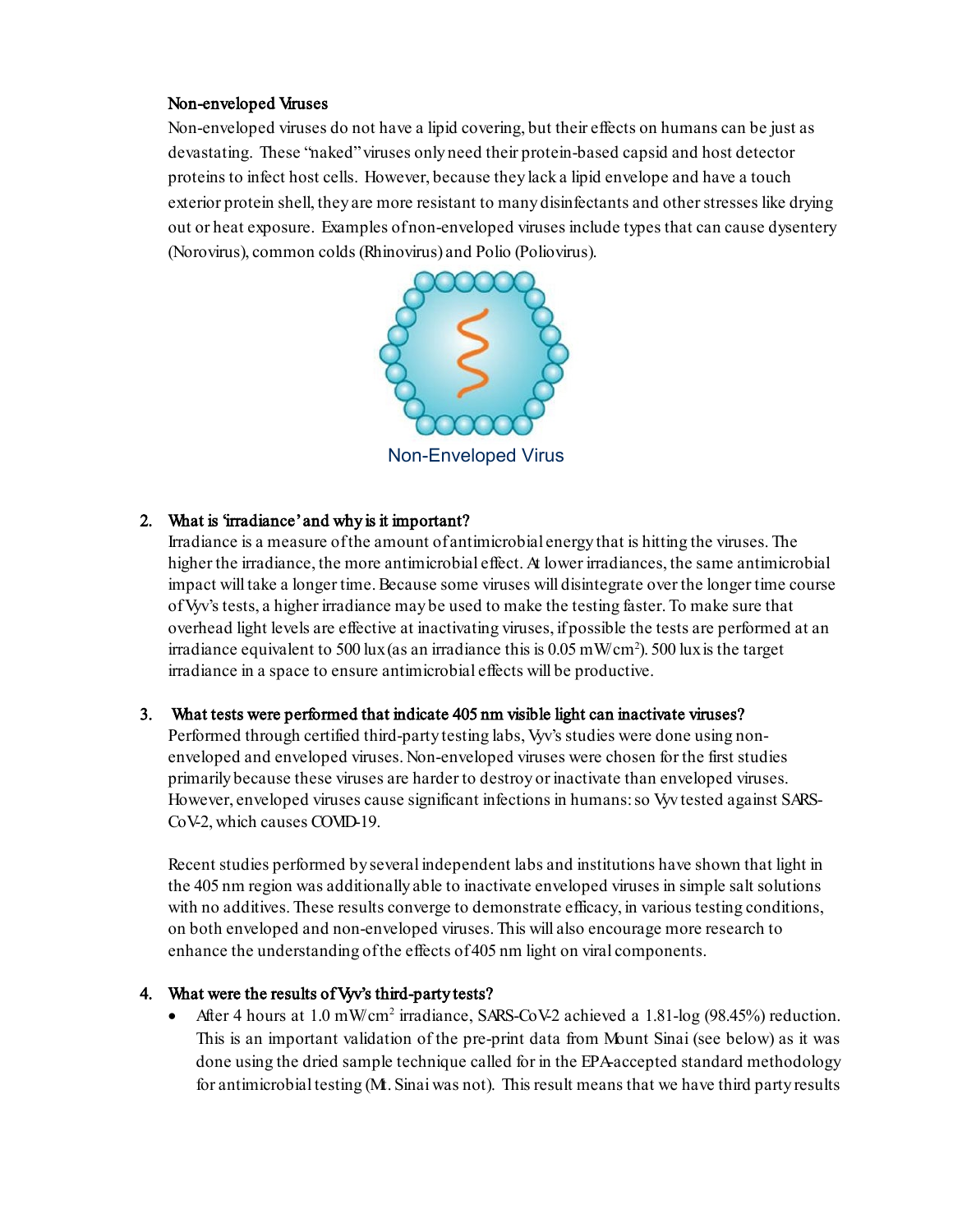for both non-enveloped an enveloped viruses at overhead light levels, strengthening Vyv's claims using standard test methods at light levels commonly seen in real world use.

• Testing was conducted against MS2 bacteriophage, a non-enveloped virus, at levels that are equivalent to overhead light levels (0.05 mW cm<sup>2</sup>), and a higher, "close-up" level (2 mW cm<sup>2</sup>). After 8 hours at overhead light levels, a 1.54-log reduction (97.12%) was achieved. At the higher light level, a greater than 3.82-log reduction (99.985%) was achieved.

#### 5. How does 405nm light kill/inactivate viruses?

Based on currently available research literature and experimental data, the differential effects on RNA and DNA viruses suggest, as expected, that the effect is probably NOT on nucleic acids (DNA or RNA). Rather, the likely target of 405 nm light is external facing proteins that allow viruses to 'dock' with or bind their target cells. Damaging or altering the shape of these proteins can make it impossible for viruses to infect cells, effectively killing them. However, further studies specifically aimed at the mode of action need to be undertaken to determine if this hypothesis is correct.

## 6. Does Vyv kill viruses on surfaces and in the air?

Based on the results of Vyv's testing, it is confirmed that Vyv antimicrobial lights directly impact viruses on surfaces. As the exciting data are rapidly accumulating on the effectiveness of 405 nm light on both non-enveloped and enveloped viruses, Vyv anticipates expanded research with its proprietary antimicrobial light technology and inactivation ofviruses in a growing set of environmental conditions, including air. Important data on the effectiveness of viral destruction in aerosol form are needed to understand how overhead light levels impact enveloped viruses like SARS-CoV-2 in the air. Non-enveloped viruses like those that cause the common cold are often transferred by surface contact. Research will continue in this area to accumulate a greater understanding of various test environments as well as various room light intensities.

#### 7. How long can viruses live on surfaces?

Virus-laden droplets may remain infectious for several hours, depending on where they fall. Viruses generally remain active longer on stainless steel, plastic, and similar hard surfaces than on fabric and other soft surfaces. Other factors, such as the amount of virus deposited on a surface and the temperature and humidity of the environment, also determine how long viruses stay active outside the body.

It is possible to catch a virus, like the flu or a cold, after handling an object an infected person sneezed or coughed on a few moments ago. While each specific virus is different and unique, personal contact with an infected person —such as a handshake or breathing in droplets from a cough or sneeze —can be the most common way these viruses spread.

#### 8. How long does it take for Vyv antimicrobial LED lights to inactivate and kill viruses on surfaces?

After 6 hours dried from a saline solution, over a 3.82 log reduction (99.985%) was achieved on a non-enveloped virus (MS2). After 6 hours dried from artificial saliva, a 2.23 log reduction (99.41%) was achieved with this same virus. Results may vary depending on the amount of light that is reaching the surfaces in the space where Vyv's technologyis installed and the length of time of exposure.

#### 9. Can people be exposed to Vyv antimicrobial light that impacts viruses?

Yes. Vyv antimicrobial lights fall within the visible light spectrum (400-420nm), outside the spectrum of potentially damaging UV (ultraviolet) light. Vyv LED technology meets international